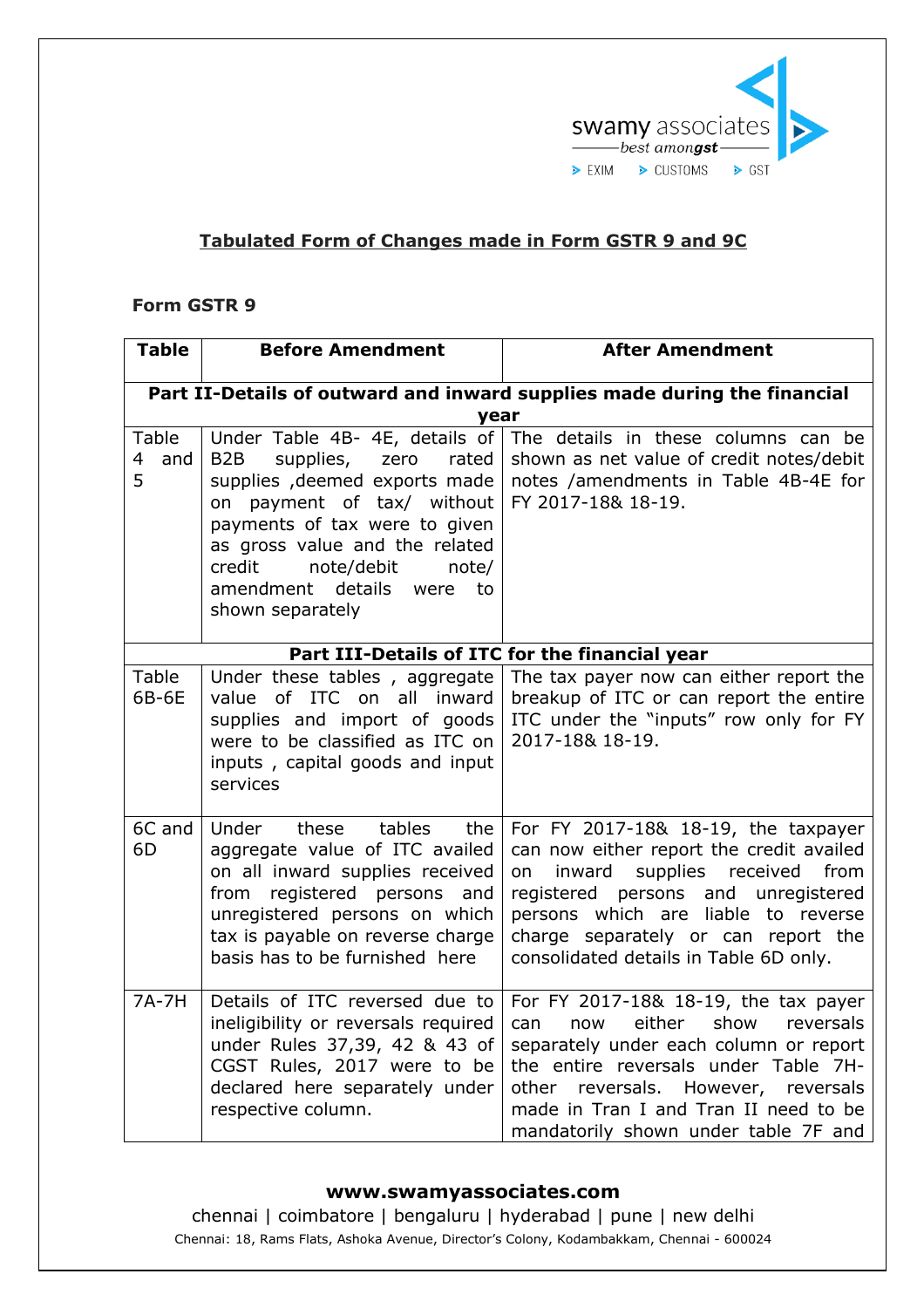

|                                                                                                                   |                                                                                                                                                                                                            | 7H respectively.                                                                                                                                                                          |  |  |
|-------------------------------------------------------------------------------------------------------------------|------------------------------------------------------------------------------------------------------------------------------------------------------------------------------------------------------------|-------------------------------------------------------------------------------------------------------------------------------------------------------------------------------------------|--|--|
| <b>8A</b>                                                                                                         | ITC as per GSTR 2A will be auto<br>populated here                                                                                                                                                          | For FY 2017-18, the Form GSTR 2A as<br>on 01.05.2019 shall be auto populated<br>here and for FY 2018-19, 2A generated<br>01.11.2019<br>shall<br>be<br>on<br>auto<br>as<br>populated here. |  |  |
| Table<br>8A-8D                                                                                                    | 9C without CA certification                                                                                                                                                                                | For FY 2017-18& 18-19, the tax payer shall have an option to upload the<br>details for entries in Table 8A-8D duly signed in PDF format in Form GSTR -                                    |  |  |
| Part V-Particulars of the transactions for previous FY declared in returns of<br>April to September of current FY |                                                                                                                                                                                                            |                                                                                                                                                                                           |  |  |
| Table<br>12                                                                                                       | <b>ITC</b><br>which<br>availed<br>was<br>in<br>previous FY but reversed<br>in<br>returns filed for the months of<br>April 2018 - March 2019 were to<br>be declared here                                    | Aggregate value of reversals of This table has been made optional.                                                                                                                        |  |  |
| Table<br>13                                                                                                       | Details of ITC for goods or<br>services received in previous FY<br>but ITC for the same was<br>availed in April 2018- Mar 2019<br>were to be declare here                                                  | This table has been made optional.                                                                                                                                                        |  |  |
| <b>Part VI-Other information</b>                                                                                  |                                                                                                                                                                                                            |                                                                                                                                                                                           |  |  |
| Table<br>$15 - 18$                                                                                                | of<br><b>Details</b><br>refunds,<br>demands/order,<br>supplies<br>received<br>from<br>composition<br>suppliers,<br>deemed<br>supplies<br>under Section 143<br>and HSN<br>details were to be declared here. | This Part has been made optional                                                                                                                                                          |  |  |

# **www.swamyassociates.com**

chennai | coimbatore | bengaluru | hyderabad | pune | new delhi Chennai: 18, Rams Flats, Ashoka Avenue, Director's Colony, Kodambakkam, Chennai - 600024